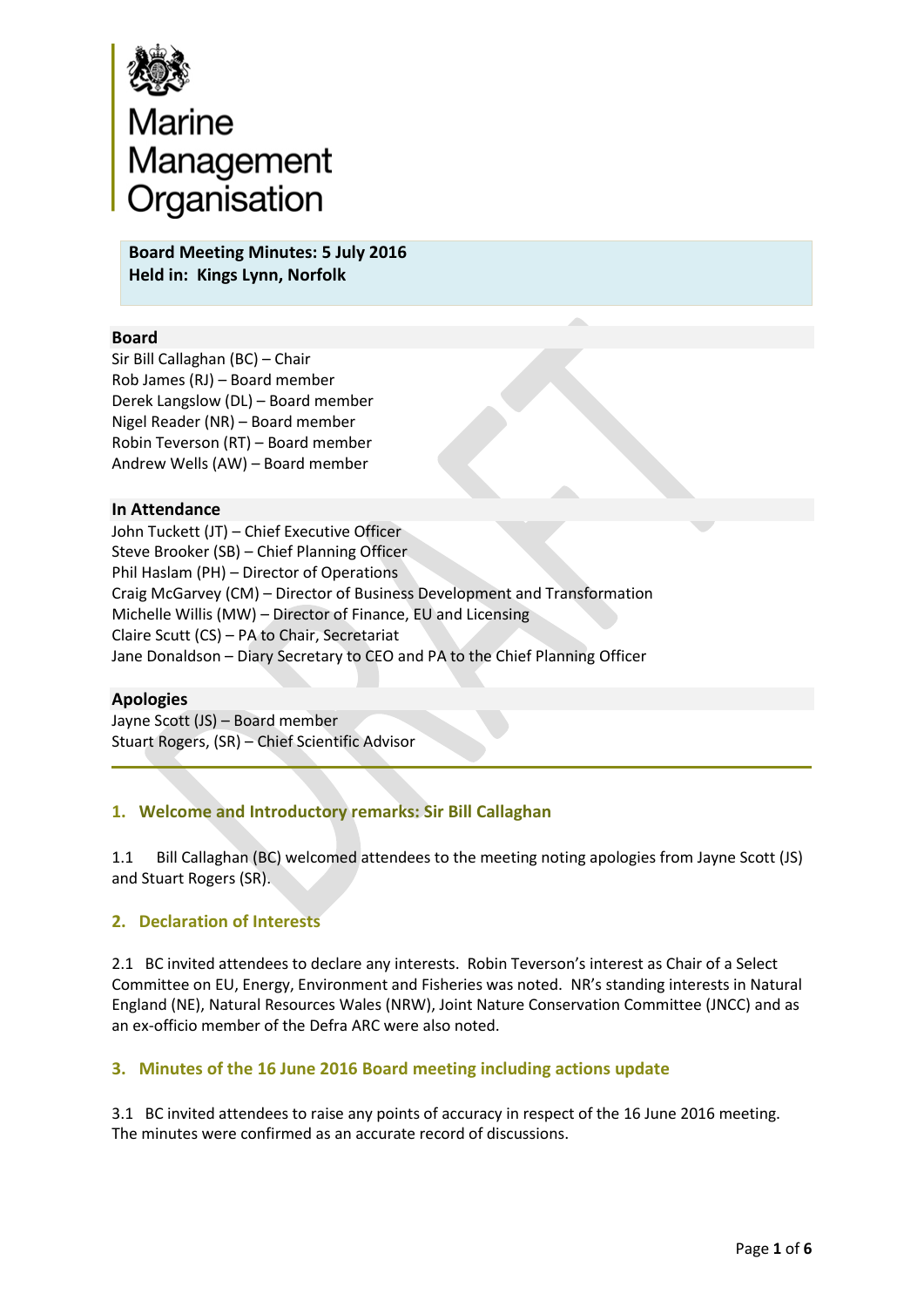#### *Action: 50/01: Craig McGarvey (CMc) to provide a brief description on inputs and outcomes referred to in the Action Plan.*

3.2 CMc confirmed that he would send this information out of committee.

3.3 Robin Teverson (RT) asked for an update on attendance at a Board Meeting by the Permanent Secretary. Secretariat confirmed that Clare Moriarty had confirmed she would attend the 17 November meeting.

## **4. Delivery of the MMO Corporate Plan 2014/17**

4.1 John Tuckett (JT) invited the Board to consider and agree the end of 2015/16 position in respect of delivering the Corporate Plan 2014/17 ahead of moving to the Action Plan for 2016/17.

4.2 JT reported that the vast majority of targets and standards had been met. JT pointed out that a key target from Strategic Outcome 1: *90% of licences determined within 13 weeks from acceptance of a formal request,* had been subject to a dip in performance at the start of the year however recovery was well on track.

4.3 JT advised that the 'old style' Corporate Plan contained a number of measures and the team had tried to steer away from individual targets going forward as the equality was not there.

4.4 Derek Langslow (DL) raised a query regarding under performance in delivering against published service standard 2iv: *90% of Official Written Warnings (OWW) issued within 90 days of the detection of the offence*. Phil Haslam (PH) confirmed that this was as a result of a number of factors that included legal input practicalities, particularly in the more contentious cases, as well as staff resources and prioritisation. The Board asked for an update on performance in this area at a future meeting.

4.5 Robin Teverson (RT) queried performance against the target of 96% cost recovery. MW explained that changes to the Statutory Instrument (SI) following a review, together with exploiting technology, will increase opportunities for achieving the cost recovery target in the future.

4.6 RT asked whether most Licensing applications were determined within 13 weeks and JT reported that with the exception of more complex cases, performance had remained consistent.

4.7 Andrew Wells (AW) queried whether strategic outcome 5, in relation to Staff Survey results, was complete. JT explained that the rationale for marking the outcome in this way was as a result of a number of factors, including the recent successful Investors in People accreditation which had allowed the organisation to be observed via an external lens. JT acknowledged that elements of the staff survey were positive as well as it having highlighting issues which required address; when looked at holistically, the MMO was in the middle to upper level across the Defra group.

4.8 BC queried the published service standard in connection with customer service and JT confirmed that the customer service process was currently being revised with the possibility of introducing a rolling customer survey.

4.9 The Board agreed the end of year position, commenting favourably on the presentation and format, whilst acknowledging that given resource pressures, the report represented an excellent result. JT confirmed that he would pass on thanks to staff.

## *Action: 50/02: Performance against published service standard relating to Official Written Warnings to be reported back to November 2016 Board meeting*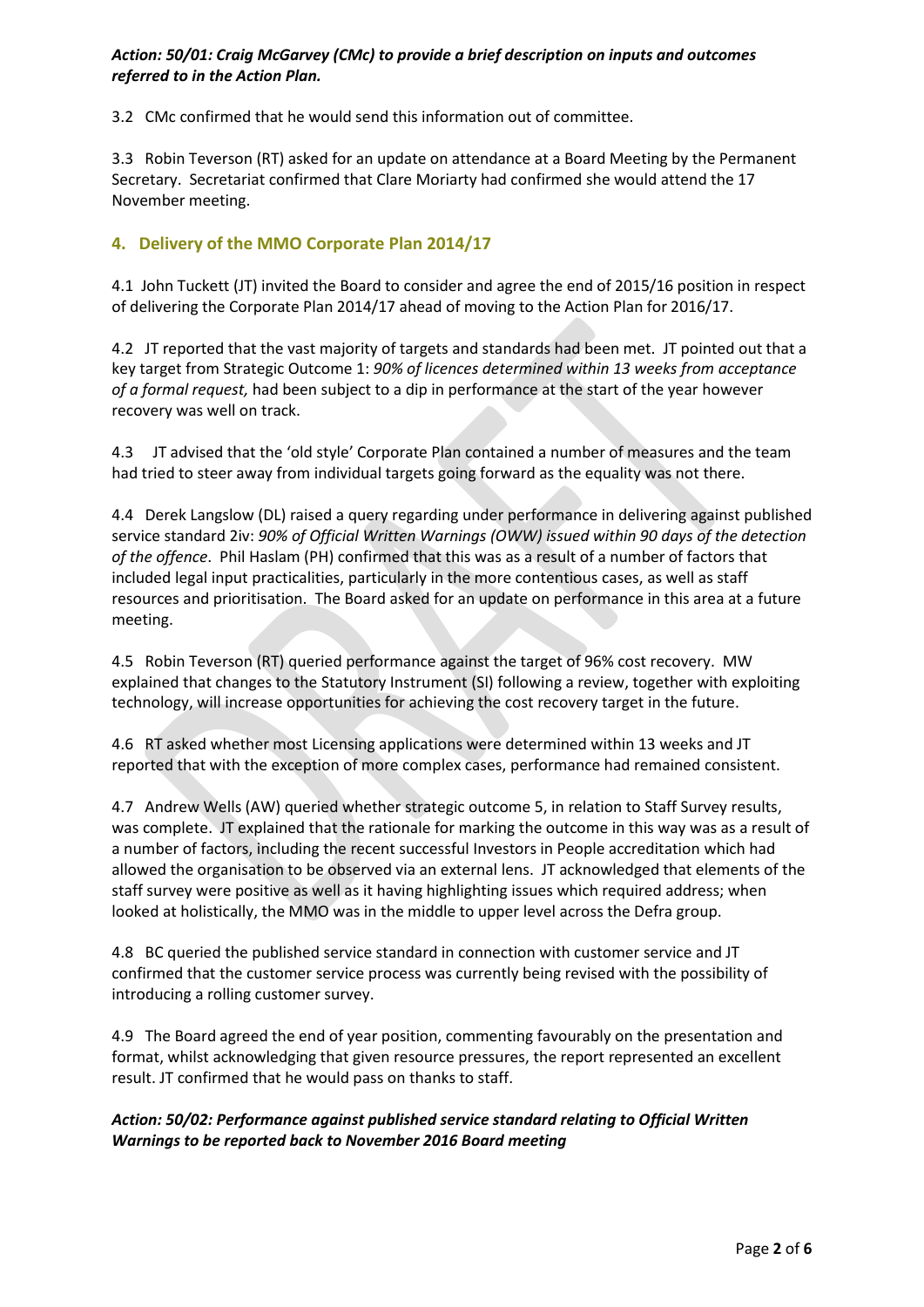# **5. Audit and Risk Assurance Committee: (a) ARAC Annual Report (b) and Matters Arising from the 5 July 2016 meeting**

5.1 NR introduced the Audit and Risk Assurance Committee (ARAC) Annual Report for 2015/16.

5.2 NR advised that he would like to draw the Board's attention to two specific areas of the report. The first of which outlined at item 10 and related to assurance to the MMO Board and Accounting Officer. In this regard, NR was pleased to be able to report positively and updated that risk management and financial management were effective and reliable.

5.3 NR gave a further update on the internal auditors KPMG, advising that the relationship between KPMG and management had been reset and he had requested regular updates to the ARAC. NR reported that the relationship with National Audit Office (NAO) continued to be very positive.

5.4 NR pointed out the improvements in both Licensing and Legal Procurement highlighted during recent audits and drew the Board's attention to the table at item 6.2 which contained details of the 2015/16 audits and their associated assurance ratings.

5.5 BC queried whether the Board should be concerned about the areas which had attracted moderate or limited assurance. NR confirmed that management had adopted a risk based approach to the audit programme; specifically requesting audits into areas where there were known issues, and in this context a rating of 'Moderate' was reasonable.

5.6 The Board expressed their concern regarding any audits in which a 'Limited 'Assurance rating was given and requested a note on progress in addressing the resulting recommendations in this situation. JT gave assurance that all audit recommendations would be followed up robustly.

5.7 Following discussion it was agreed that the ARAC would stand over 'Brexit' implications and this should be added to their list of priorities for 2016/17.

## *Action: 50/03: An update to the Board on audits which attracted a 'Limited' assurance to be prepared*

## *Action: 50/04: 'Brexit' implications to be added to ARAC 2016/17 priorities*

5.8 NR updated the meeting on the short ARAC meeting which had taken place earlier that day.

5.9 NR advised that the Committee had received sight of the Audit Completion Report and NAO had confirmed their intention to issue a clean audit. The ARAC had also had the opportunity to give final scrutiny to the Annual Report and Accounts prior to recommending sign off to the Board and updated on the sub process which had been set up to sign off following Ministerial comments.

5.10 BC thanked NR and colleagues for the report and update.

## **6. MMO Annual Report and Accounts 2015/16**

6.1 JT presented the final version of the Annual Report and Accounts ahead of his sign off as Accounting Officer.

6.2 Michelle Willis (MW) took the Board through the changes which had been made since the last draft advising that the foreword had been paired down following Board feedback and the risk section within the Governance statement had been expanded.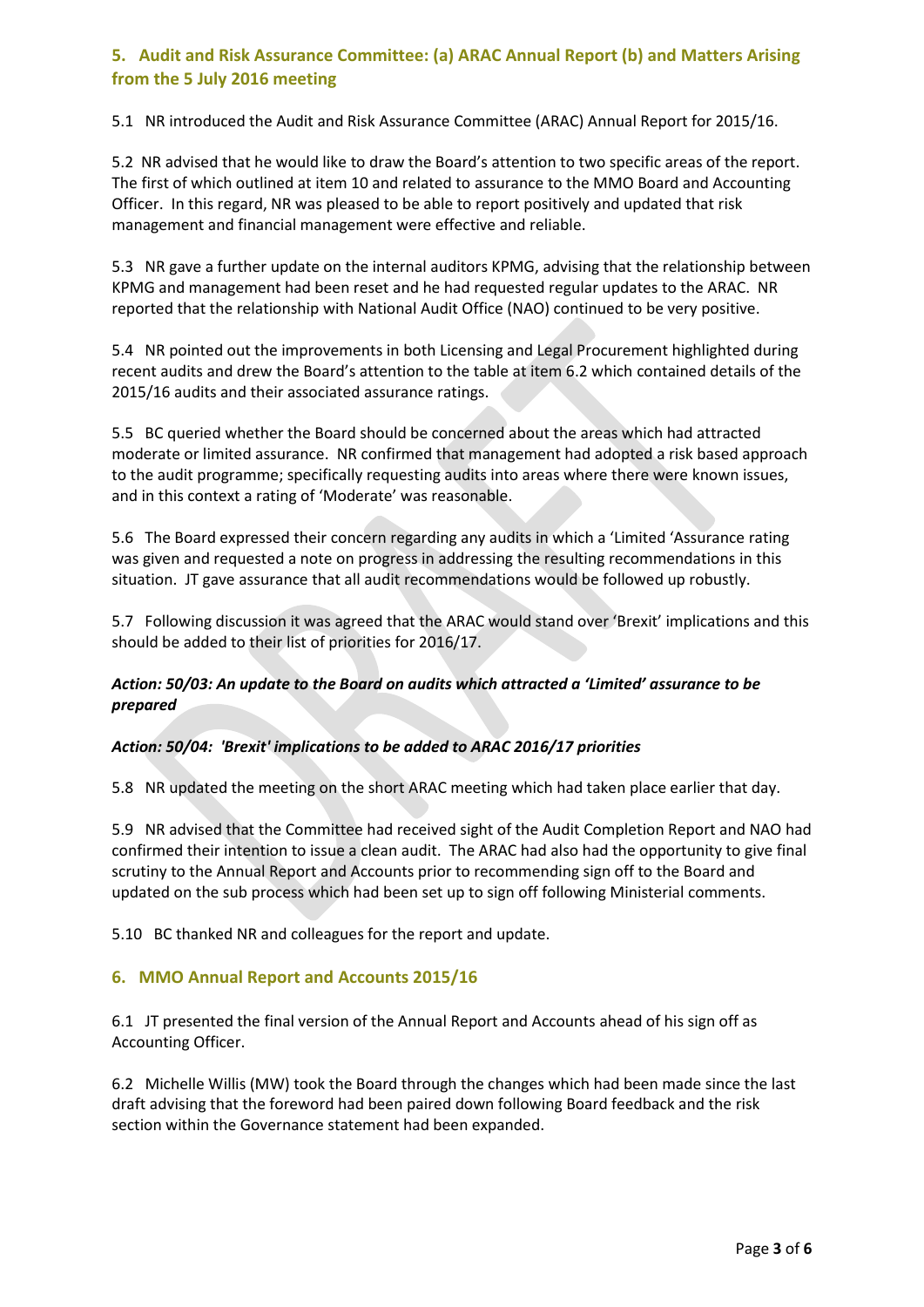6.3 Some further minor changes were discussed including some wording on 'Brexit' which was being developed in conjunction with Defra and a further addition to the text regarding non-closure of fisheries which had been suggested by Robin Teverson (RT).

6.4 The Board confirmed that subject to the receipt of a final version highlighting amendments to the text in track changes they were happy to approve the Annual Report and Accounts for sign off by the Accounting Officer.

6.5 MW passed thanks to colleagues, Darren Sanders, Paul Errington and John Humphreys for their contribution into the report and accounts.

## **7. Update from the 29 June 2016 Remuneration Committee meeting**

7.1 Andrew Wells (AW) gave an update on business conducted at the 29 June Remuneration Committee meeting in the absence of Jayne Scott (JS).

7.2 AW advised that the Remuneration Committee had considered and endorsed the proposals for the MMO Pay Remit for 2016/17 which recommended a 1% increase for all staff. The Pay Remit also set out the levels of performance related pay awards to staff.

7.3 AW updated that due to a change to last year's Pay Remit which related to the payment of the 1% increase to staff who had not met their objectives the Committee had engaged in a good debate and challenge session with management. They had subsequently been assured by the rationale for making the change to award the payment this year.

7.4 AW reported that the Committee had also reviewed the HR Policies and Health and Safety Audit Report, passing on thanks to Moira Calboutin for the substantial level of assurance awarded in relation to Health and Safety.

7.5 BC thanked AW for the update and the Board agreed their endorsement for the Pay Remit to be passed to the Secretary of State for consideration following the recommendation of the Remuneration Committee.

## **8. Corporate and Strategic Risks and Issues**

8.1 JT introduced a presentation on Corporate and Strategic Risks and Issues for discussion with the Board. The purpose of the discussion was to determine whether the correct issues had been identified and whether any amendments/additions were required.

8.2 CMc took the Board through the various issues and the Board engaged in discussion on whether each represented an operational/reputational/financial risk. The discussion centred on: EU Referendum result, Board member departures, Target Operating Model (TOM), Marine Review, Defra Transformation, multiple change initiatives, loss of qualified and experienced staff, income targets, fees and charging, reductions in GiA and loss of trust and credibility with stakeholders due to a number of factors. The Board highlighted some further risks which should be added to the existing register relating to Executive Team turnover, change of Ministers and how this may impact the machinery of government and the potential for Ministerial direction which may be contrary to the independent nature of the organisation.

8.3 NR advised that National Resources Wales (NRW) had recently experienced significant Board member turnover and suggested it MMO may find it helpful to discuss their process for managing this risk. CMc agreed to make contact with NRW to explore this further.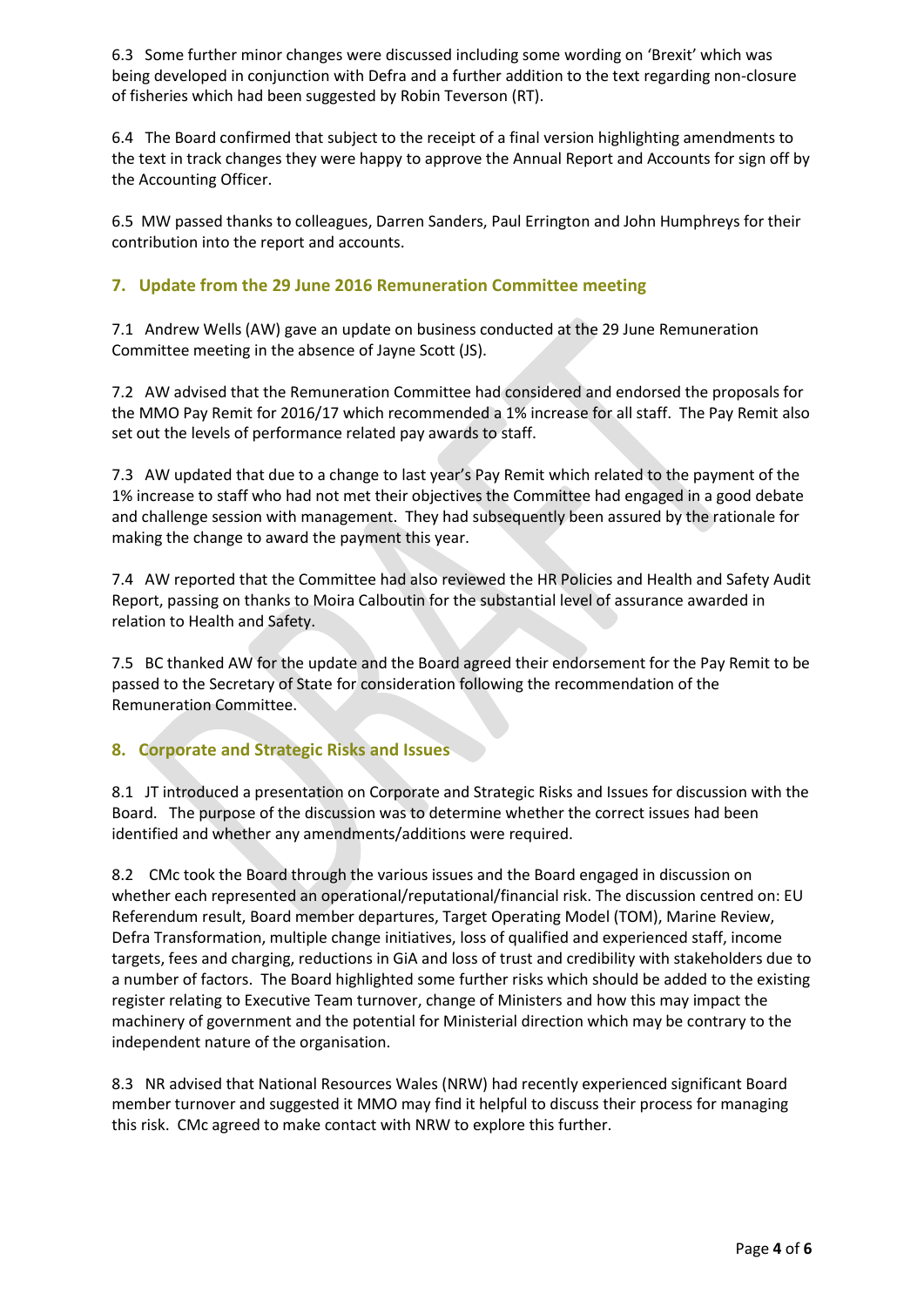8.4 The Board confirmed that they were happy with the first draft subject to the suggested additions and asked the ARAC to consider and develop the key risks in detail but without dilution of Board ownership.

**Action: 50/05: Secretariat to add Corporate and Strategic Risks and Issues to the ARAC Forward Look** 

**Action: 50/06: CMc to make contact NRW to discuss Board member turnover** 

## **9. CEO and Directors Report**

9.1 JT introduced the CEO and Director report, beginning with CEO key messages to the Board.

9.2 JT advised the Board of recent award of Bronze Investors in People accreditation to MMO. Whilst this was an achievement to be celebrated, the assessor had identified some areas for development which JT would be taking forward with the leadership team.

9.3 JT also advised the Board on the current position with a judicial review brought by the State of Guernsey where a final hearing is listed for 12 July.

9.4 Finally, JT gave a read out from his attendance at the European Maritime Day Conference in Finland in May. JT had attended the event with two colleagues from the Marine Planning Team, Paul Gilliland and Tom Woolley, and reported that MMO had demonstrated significant levels of expertise, confidence and credibility within Marine Planning and the event had proved a useful platform for raising the profile of the MMO internationally as well as making key contacts.

9.5 RT asked if there had been any progress on cross warranting with the IFCAs. JT advised this was still being explored and he would advise the Board on developments as and when there was further information to report.

9.6 PH gave an update on coastal staff complement, particularly in relation to Marine Enforcement Officers and their progress, and his recent changes to the Directorate structure. PH advised the Board of the successful appointment of Emma Harding to the role of Head of Fisheries and Marine Conservation Management and remarked that he would interviewing in September for a replacement for Neil Wellum who had announced his intention to retire within the next 12 months.

9.7 RJ requested an update on funding for Fisheries Local Action Groups (FLAGs) and MW confirmed that ten applications had been received and a full process had been undertaken to determine the successful applicants. MW updated that two applicants had appealed the subsequent decision. NR asked if there were appropriate checks and balances to ensure the monies awarded were spent wisely and MW confirmed this was the case.

9.8 BC requested an update on MMO Communications. JT confirmed that he and CMc had met with the Defra Director of Communications and following the meeting it was agreed that it would not be appropriate to move any of the MMO Communications staff to Defra although these staff would continue to work in close partnership with Defra colleagues.

9.9 CMc advised the Board that the MMO Evidence Strategy – Part 2 had been completed and would be published in July. CMc agreed to circulate this to Board members.

#### **Action: 50/07: CMc to arrange circulation of the MMO Evidence Strategy – Part 2**

#### **10. Board and Committee Forward Look**